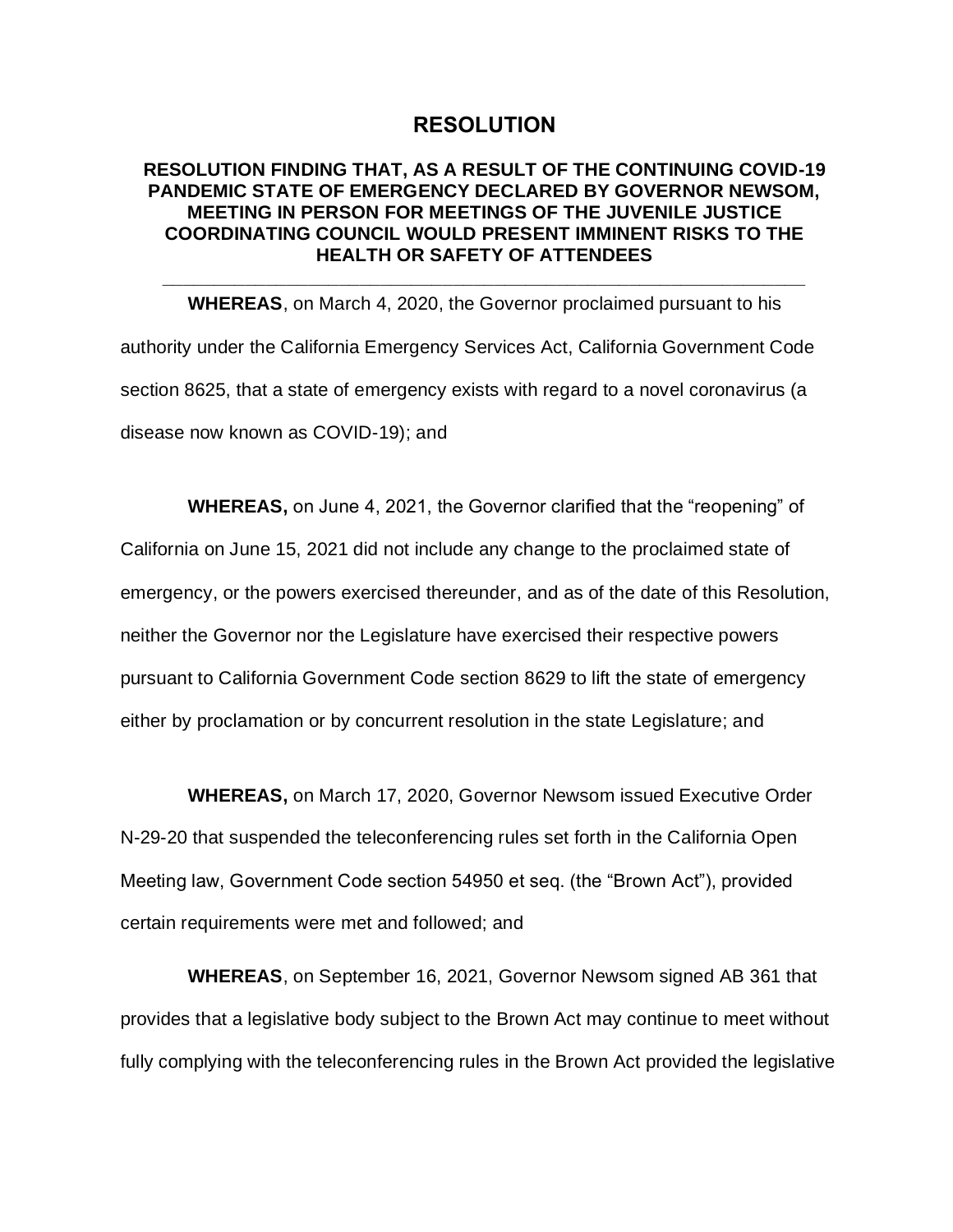body determines that meeting in person would present imminent risks to the health or safety of attendees, and further requires that certain findings be made by the legislative body every thirty (30) days; and,

**WHEREAS**, California Department of Public Health ("CDPH") and the federal Centers for Disease Control and Prevention ("CDC") caution that the Delta variant of COVID-19, currently the dominant strain of COVID-19 in the country, is more transmissible than prior variants of the virus, may cause more severe illness, and that even fully vaccinated individuals can spread the virus to others resulting in rapid and alarming rates of COVID-19 cases and hospitalizations (https://www.cdc.gov/coronavirus/2019-ncov/variants/delta-variant.html); and,

**WHEREAS**, the CDC has established a "Community Transmission" metric with 4 tiers designed to reflect a community's COVID-19 case rate and percent positivity; and,

**WHEREAS**, the County of San Mateo currently has a Community Transmission metric of "substantial" which is the second most serious of the tiers; and,

**WHEREAS**, the Juvenile Justice Coordinating Council has an important governmental interest in protecting the health, safety, and welfare of those who participate in its meetings; and,

**WHEREAS** the Juvenile Justice Coordinating Council typically meets in-person in a building where other essential businesses may take place, such that increasing the number of people present in those buildings may impair the safety of the other occupants; and